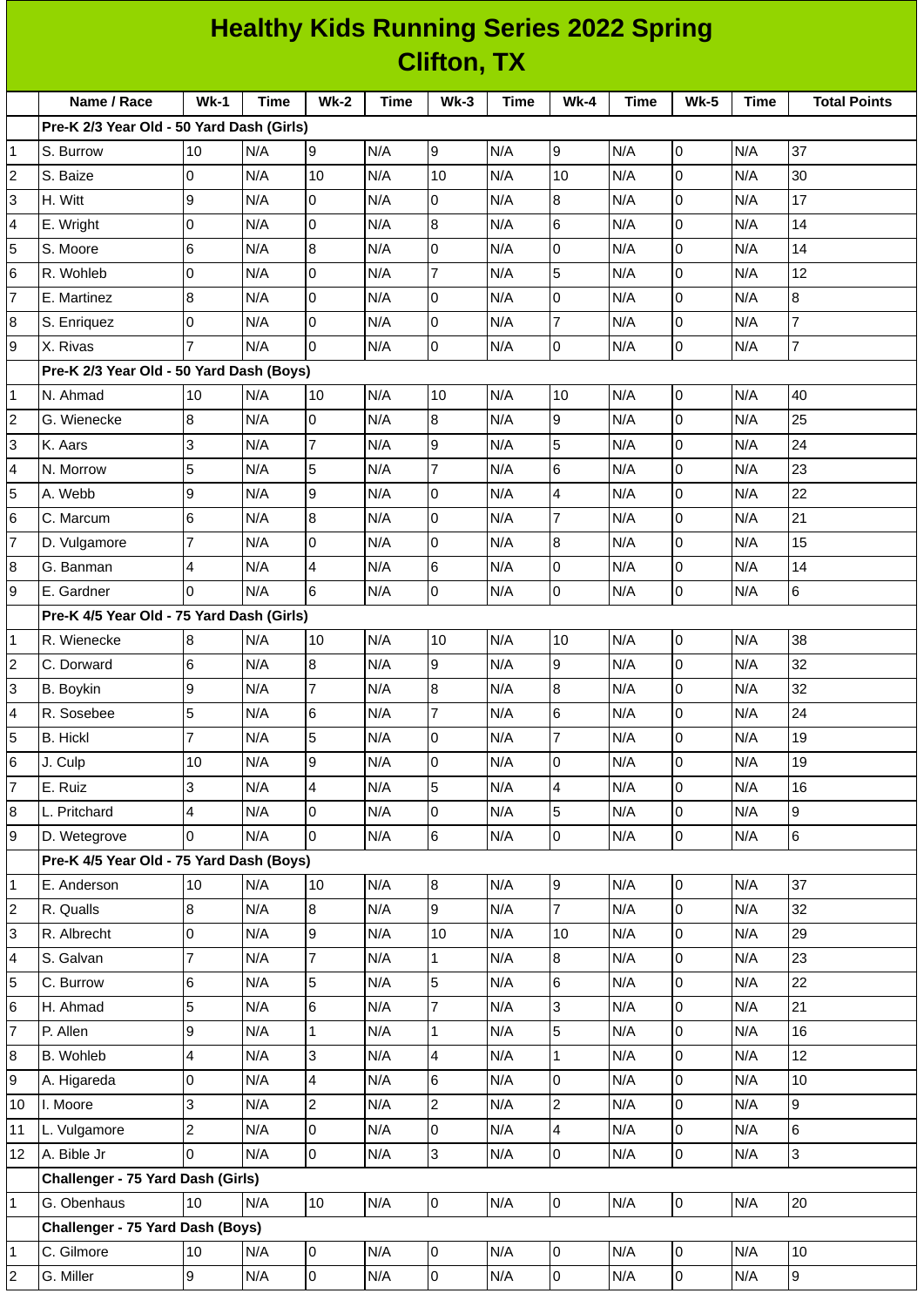## **Healthy Kids Running Series 2022 Spring Clifton, TX**

|                         | Kindergarten & 1st Grade - 1/4 Mile (Girls) |                |       |                         |       |                |       |                         |       |   |     |                |
|-------------------------|---------------------------------------------|----------------|-------|-------------------------|-------|----------------|-------|-------------------------|-------|---|-----|----------------|
| 1                       | S. Wienecke                                 | 10             | 02:16 | 10                      | 01:43 | 10             | 01:33 | 10                      | 01:28 | 0 | N/A | 40             |
| 2                       | A. Colon-Cruz                               | 9              | 02:17 | 9                       | 02:00 | 8              | 01:56 | $\overline{9}$          | 01:58 | 0 | N/A | 35             |
| 3                       | P. Smith                                    | 8              | 02:50 | $\overline{8}$          | 02:45 | $\overline{7}$ | 02:38 | 0                       | N/A   | 0 | N/A | 23             |
| 4                       | A. Higareda                                 | l0             | N/A   | 0                       | N/A   | 9              | 01:47 | 0                       | N/A   | 0 | N/A | 9              |
|                         | Kindergarten & 1st Grade - 1/4 Mile (Boys)  |                |       |                         |       |                |       |                         |       |   |     |                |
| 1                       | A. Rodriguez                                | 10             | 01:36 | 10                      | 01:31 | 10             | 01:30 | 10                      | 01:31 | 0 | N/A | 40             |
| $\overline{\mathbf{c}}$ | A. Vergara                                  | 9              | 01:47 | 9                       | 01:37 | 9              | 01:38 | $\overline{9}$          | 01:39 | 0 | N/A | 36             |
| 3                       | C. Garza                                    | 8              | 01:51 | $\overline{8}$          | 01:38 | 8              | 01:45 | 8                       | 01:43 | 0 | N/A | 32             |
| 4                       | W. Leigh                                    | 7              | 02:01 | 6                       | 01:43 | $\overline{7}$ | 01:53 | $\overline{7}$          | 01:55 | 0 | N/A | 27             |
| 5                       | J. Hickl                                    | 5              | 02:05 | $\overline{7}$          | 01:42 | 0              | N/A   | 5                       | 02:01 | 0 | N/A | 17             |
| 6                       | R. Dorward                                  | 4              | 02:24 | 6                       | 01:43 | 4              | 02:17 | $\overline{2}$          | 03:43 | 0 | N/A | 16             |
| 7                       | F. Chambers                                 | $\overline{0}$ | N/A   | 3                       | 01:45 | 5              | 02:09 | 6                       | 01:59 | 0 | N/A | 14             |
| 8                       | K. Wright                                   | $\overline{0}$ | N/A   | lo                      | N/A   | $6\phantom{a}$ | 01:57 | $\overline{\mathbf{4}}$ | 02:02 | 0 | N/A | 10             |
| 9                       | J. Bryant                                   | 3              | 04:17 | $\overline{\mathbf{4}}$ | 01:44 | $\overline{0}$ | N/A   | 0                       | N/A   | 0 | N/A | $\overline{7}$ |
| 10                      | R. Wohleb                                   | 0              | N/A   | 0                       | N/A   | 3              | 02:55 | 3                       | 03:02 | 0 | N/A | 6              |
| 11                      | H. Martinez                                 | 6              | 02:03 | l0                      | N/A   | $\overline{0}$ | N/A   | $\pmb{0}$               | N/A   | 0 | N/A | 6              |
| 12                      | D. Montes                                   | $\mathbf{1}$   | N/A   | lo.                     | N/A   | $\overline{0}$ | N/A   | l0                      | N/A   | 0 | N/A | $\mathbf{1}$   |
|                         | 2nd & 3rd Grade - 1/2 Mile (Girls)          |                |       |                         |       |                |       |                         |       |   |     |                |
| 1                       | L. Wienecke                                 | 10             | 03:33 | 10                      | 03:24 | 10             | 03:28 | 10                      | 03:23 | 0 | N/A | 40             |
| $\overline{c}$          | K. Evans                                    | 8              | 03:56 | 8                       | 03:56 | 9              | 03:54 | 9                       | 03:48 | 0 | N/A | 34             |
| 3                       | M. Davidson                                 | 5              | 04:25 | 6                       | 04:18 | 8              | 04:05 | $\overline{7}$          | 04:06 | 0 | N/A | 26             |
| 4                       | K. Witt                                     | 9              | 03:53 | 9                       | 03:50 | 0              | N/A   | 8                       | 03:49 | 0 | N/A | 26             |
| 5                       | A. Holt                                     | 3              | 04:28 | 5                       | 04:22 | $\overline{7}$ | 04:10 | 6                       | 04:23 | 0 | N/A | 21             |
| 6                       | A. Scott                                    | 4              | 04:27 | l0                      | N/A   | 6              | 04:26 | 5                       | 04:25 | 0 | N/A | 15             |
| 7                       | S. Cathcart                                 | $\mathbf{1}$   | 04:34 | $\overline{4}$          | 04:38 | 5              | 04:40 | 3                       | 04:40 | 0 | N/A | 13             |
| 8                       | W. Degrate                                  | 6              | 04:15 | $\overline{7}$          | 04:04 | 0              | N/A   | $\overline{0}$          | N/A   | 0 | N/A | 13             |
| 9                       | P. Robertson                                | $\overline{7}$ | 04:10 | l0                      | N/A   | 0              | N/A   | 0                       | N/A   | 0 | N/A | $\overline{7}$ |
| 10                      | B. Sosebee                                  | $\mathbf{1}$   | 04:44 | 3                       | 04:54 | 0              | N/A   | 1                       | 05:28 | 0 | N/A | 5              |
| 11                      | C. Baccus                                   | 0              | N/A   | $\overline{0}$          | N/A   | 3              | 04:47 | $\overline{2}$          | 04:48 | 0 | N/A | 5              |
| 12                      | A. Bonner                                   | $\mathbf{1}$   | 06:27 | $\mathbf{1}$            | 06:01 | $\mathbf{1}$   | 05:27 | $\mathbf{1}$            | 05:30 | 0 | N/A | $\overline{4}$ |
| 13                      | X. Chambers                                 | 0              | N/A   | $\mathbf{1}$            | 05:27 | $\overline{2}$ | 05:02 | 1                       | 04:58 | 0 | N/A | $\overline{4}$ |
| 14                      | E. DeLuna                                   | $\overline{0}$ | N/A   | $\overline{c}$          | 05:13 | $\mathbf{1}$   | 05:05 | $\mathbf{1}$            | 05:12 | 0 | N/A | $\overline{4}$ |
| 15                      | L. Fryar                                    | 0              | N/A   | l0                      | N/A   | 0              | N/A   | 4                       | 04:39 | 0 | N/A | $\overline{4}$ |
| 16                      | K. Castorena                                | 0              | N/A   | 0                       | N/A   | 4              | 04:44 | 0                       | N/A   | 0 | N/A | $\overline{4}$ |
| 17                      | N. Knight                                   | $\mathbf{1}$   | 05:02 | $\mathbf{1}$            | 05:50 | 0              | N/A   | 0                       | N/A   | 0 | N/A | $\overline{2}$ |
| 18                      | N. Fluegge                                  | $\overline{c}$ | 04:30 | 0                       | N/A   | 0              | N/A   | 0                       | N/A   | 0 | N/A | $\overline{c}$ |
| 19                      | E. Rivas                                    | $\mathbf{1}$   | 04:51 | l0                      | N/A   | 0              | N/A   | $\overline{0}$          | N/A   | 0 | N/A | $\overline{1}$ |
|                         | 2nd & 3rd Grade - 1/2 Mile (Boys)           |                |       |                         |       |                |       |                         |       |   |     |                |
| 1                       | A. Vergara                                  | 10             | 03:38 | 10                      | 03:35 | 10             | 03:36 | 10                      | 03:40 | 0 | N/A | 40             |
| 2                       | <b>B.</b> Baize                             | $\,6$          | 04:08 | $\overline{7}$          | 03:50 | $\overline{9}$ | 03:46 | 8                       | 03:51 | 0 | N/A | 30             |
| 3                       | K. Bartley                                  | 8              | 03:53 | 8                       | 03:48 | 0              | N/A   | 9                       | 03:43 | 0 | N/A | 25             |
| 4                       | A. Barrientos                               | 4              | 05:12 | 5                       | 04:48 | $\overline{7}$ | 04:37 | 6                       | 04:55 | 0 | N/A | 22             |
| 5                       | L. Smith                                    | 5              | 04:38 | 6                       | 04:14 | $8\,$          | 04:13 | 0                       | N/A   | 0 | N/A | 19             |
| 6                       | J. Sears                                    | 9              | 03:44 | 9                       | 03:42 | 0              | N/A   | $\overline{0}$          | N/A   | 0 | N/A | 18             |
| 7                       | L. Harper                                   | $\overline{7}$ | 04:05 | 0                       | N/A   | 0              | N/A   | $\overline{7}$          | 04:15 | 0 | N/A | 14             |
| 8                       | R. Carmona                                  | $\overline{0}$ | N/A   | $\overline{4}$          | 05:41 | 0              | N/A   | $\overline{0}$          | N/A   | 0 | N/A | $\overline{4}$ |
|                         | 4th & 5th Grade - 1 Mile (Girls)            |                |       |                         |       |                |       |                         |       |   |     |                |
| 1                       | N. Barrientos                               | 9              | 08:49 | 9                       | 08:23 | 10             | 08:08 | $\bf{8}$                | 08:13 | 0 | N/A | 36             |
|                         |                                             |                |       |                         |       |                |       |                         |       |   |     |                |